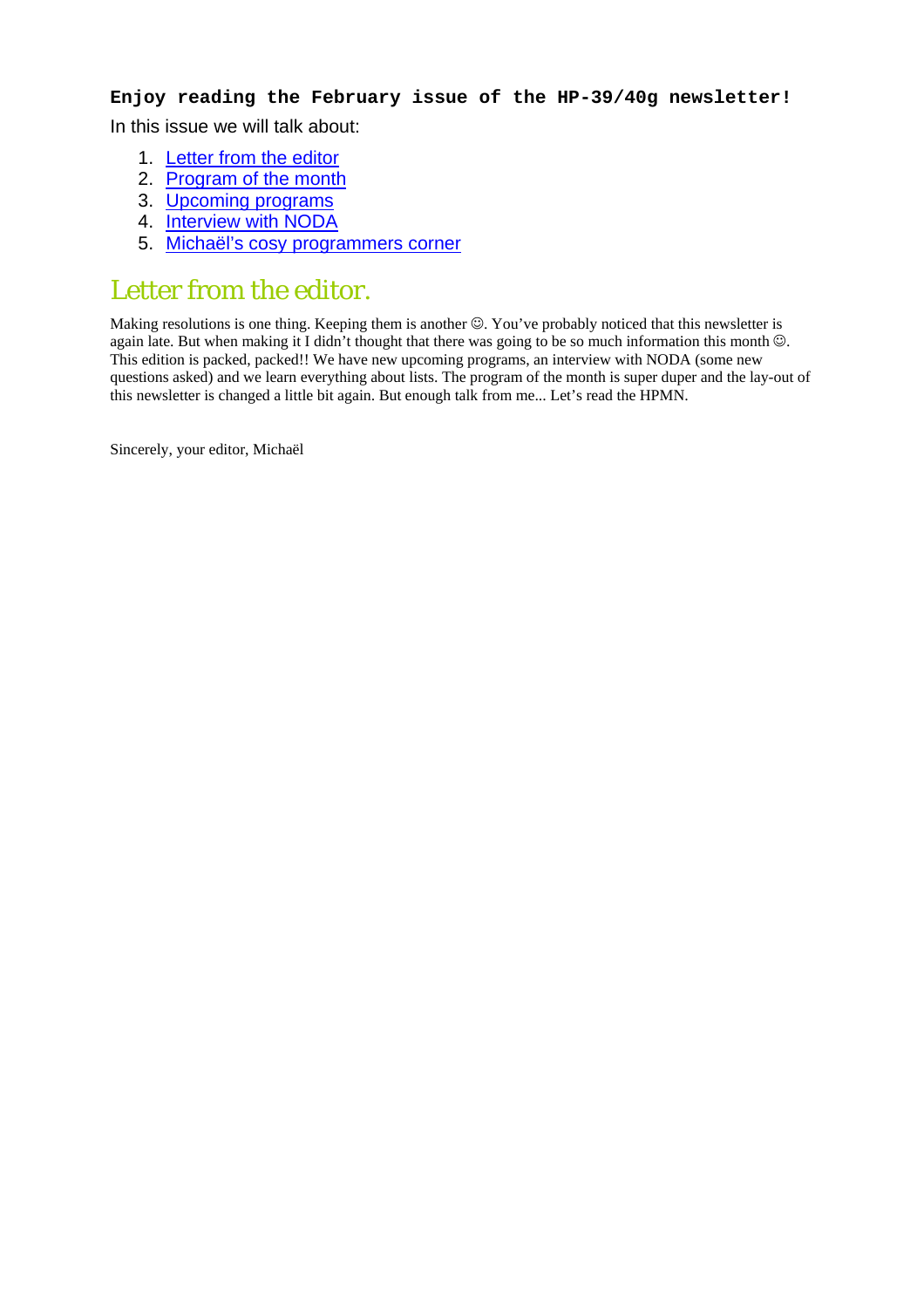## Program of the month.

<span id="page-1-0"></span>

| X NoteMaker for HP Graphing Calculators                           | $-1$ $\times$ |
|-------------------------------------------------------------------|---------------|
| <b>Editor</b>                                                     |               |
| Make changes to the contents of the note here.                    |               |
| Edit the contents of the file here.                               |               |
| Use the buttons below and click Next when done.                   |               |
| 图 8 6 8 Special Characters Title                                  |               |
| This is the contents of your file                                 |               |
| It can contain many lines and $\lambda\mu\Pi$ special characters. |               |
|                                                                   |               |
|                                                                   |               |
|                                                                   |               |
| Next ><br>Switch to ADK<br>$<$ Back<br>Help                       | Cancel        |

<span id="page-1-1"></span>This month the winner is 'NoteMaker'! The maker itself says that it is the program where people have been asking for. And I have to admit, I didn't ask for it, but I'm sure glad that it's here  $\heartsuit$ . I think that everybody who owns a HP-39/40g, made at least once in his life a note with it. Small notes you can do easily on your calculator. However for long notes the HP-39/40g's keyboard, like any calculator keyboard, is not ideal. With this great program you can just do it on your computer. However notice that you must have java 2.0 or higher to run it. With this said the only disadvantage is also mentioned. For the rest it does what it should do and it comes in cool package. What more do you ask for? Nothing, I thought so…

#### Specs:

*System*: HP 39(+)/40g. *Author*: Joshua King *Download where*: [http://www.geocities.com/jking\\_ok/notemaker/notemaker060.zip](http://www.geocities.com/jking_ok/notemaker/notemaker060.zip) *Site of the maker: [http://www.geocities.com/jking\\_ok/index.html](http://www.geocities.com/jking_ok/index.html)* 

## <span id="page-1-2"></span>Upcoming programs.

Well someone from the French community tries to convert the **Mig player** to the HP-39/40g. Mig is a program that enables you to play polyphonic sounds on your calculator. There was already a beta version 'released'. But unfortunately it didn't work well (you couldn't hear anything  $\circledcirc$ ). Because the person who converts it doesn't have a HP-39/40g I think you shouldn't get your hopes up too high.

On the other hand Alan Lark gave me a note that he was working on **HP Piano X**. This time it supports Sys-rpl format! And he's also trying to implement real-time recording. I think it's very cool that my favourite tool when programming gets an update. I'm so happy  $\odot$ .

The French community is looking for people who want to make a game based on a game on the internet. The game is a puzzle game with pipes (the link is: [http://www.telescope-game.com,](http://www.telescope-game.com/) you can play the game even offline if you want). If you are interested in making it or just want to know in what state the game is go to forum of HP-Network: [http://www.hp-network.com/forum/list.php?f=1.](http://www.hp-network.com/forum/list.php?f=1) Look for (RE:) Un jeu super cool… sur HP???. Like you could guess the website is in French.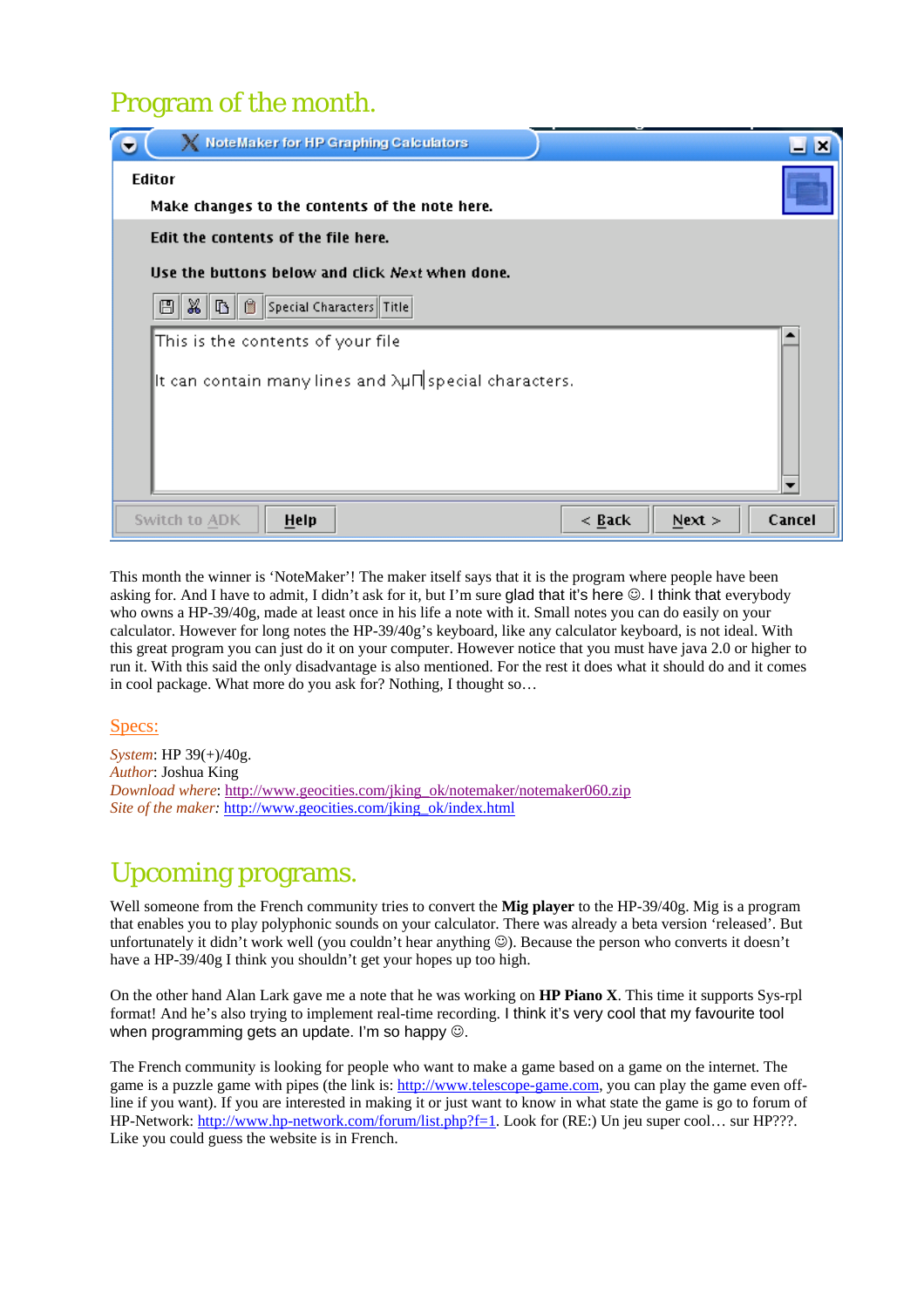If you don't want to make a whole game or just think that this game sucks, but you are still in an Assembly/Sysrpl programming mood then there are other options for you. NODA has a lot of unreleased games that still have bugs in them but shouldn't be that hard to solve them. Those games are:

- **Master of the grass** (a bug when one quits)<br>Novanoid (key of the sound that doesn't wo
- Novanoid (key of the sound that doesn't work)
- **SuperCar** (bug when you quit playing)
- **• Defusing** (you have to convert the user-rpl part)
- **Hapaman** (you have to convert the Sys-RPL part)
- " **Jailai** ( You still have to convert the keys)
- " **Jezz-Ball** (Only works in a library)

Write him an e-mail if you are interested in getting the source of one of these games.

You can also ask Julien Meyer for the sources of Wario-HP and DR-Mario to convert those to the HP-39/40g if you want.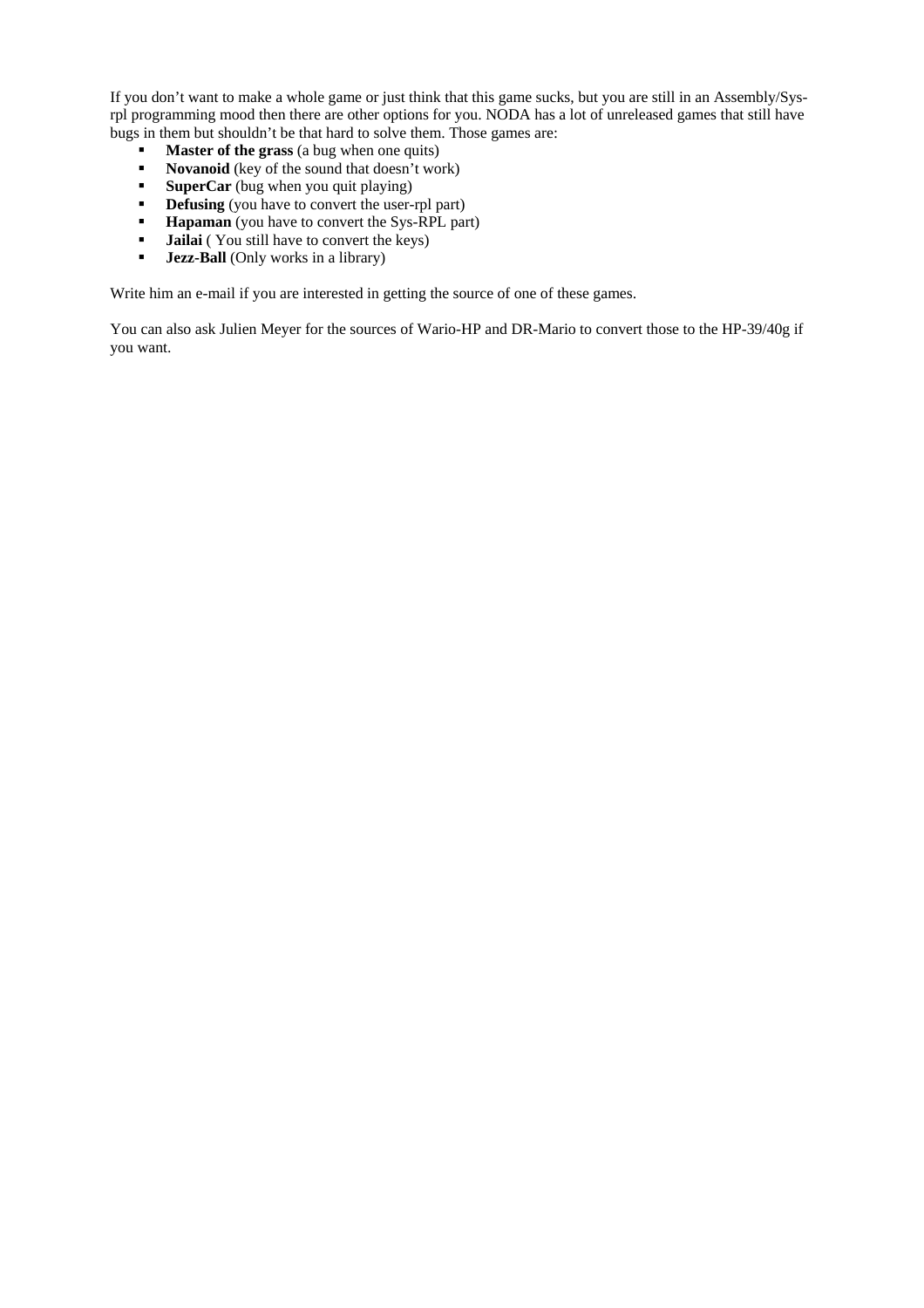# Interview with NODA.

<span id="page-3-0"></span>

| <b>Interview</b> |                                                                                                                                                                                                                                                                                                                                                                                                                                                                                                                                                                                                                                                                                                                                                                                                                                                                                                                                                                                                                                                                                                      |  |
|------------------|------------------------------------------------------------------------------------------------------------------------------------------------------------------------------------------------------------------------------------------------------------------------------------------------------------------------------------------------------------------------------------------------------------------------------------------------------------------------------------------------------------------------------------------------------------------------------------------------------------------------------------------------------------------------------------------------------------------------------------------------------------------------------------------------------------------------------------------------------------------------------------------------------------------------------------------------------------------------------------------------------------------------------------------------------------------------------------------------------|--|
| Michaël          | How old are you, and what of education do you have?                                                                                                                                                                                                                                                                                                                                                                                                                                                                                                                                                                                                                                                                                                                                                                                                                                                                                                                                                                                                                                                  |  |
| <b>NODA</b>      | Hello, hello! I'm 19 years old and after my bac (note editor: ending exam in France) it was<br>a little bit of a mess. Not taking lessons for my audiovisual BTS, I went to the fac. I<br>stayed there for one month (because it was a withdrawal for me), and after that I went<br>finally to Cannes to make my audiovisual BTS. I stopped three months later because of<br>my girlfriend who was at Grenoble (and who left me a week after), after that I tried to<br>retake the fac, but it started working a little bit on my nerves so I ended by doing a half-<br>year nothing.                                                                                                                                                                                                                                                                                                                                                                                                                                                                                                                |  |
| Michaël          | Where do you live?                                                                                                                                                                                                                                                                                                                                                                                                                                                                                                                                                                                                                                                                                                                                                                                                                                                                                                                                                                                                                                                                                   |  |
| <b>NODA</b>      | I live in France at Grenoble (Echirolles to be precise)                                                                                                                                                                                                                                                                                                                                                                                                                                                                                                                                                                                                                                                                                                                                                                                                                                                                                                                                                                                                                                              |  |
| Michaël          | What calculators do you own?                                                                                                                                                                                                                                                                                                                                                                                                                                                                                                                                                                                                                                                                                                                                                                                                                                                                                                                                                                                                                                                                         |  |
| <b>NODA</b>      | A HP-40g and that's all! I have had a TI-81 on which I made my first text-games, but it<br>was actually my sisters' and in the end she wanted it back.                                                                                                                                                                                                                                                                                                                                                                                                                                                                                                                                                                                                                                                                                                                                                                                                                                                                                                                                               |  |
| Michaël          | What was the first program you ever wrote?                                                                                                                                                                                                                                                                                                                                                                                                                                                                                                                                                                                                                                                                                                                                                                                                                                                                                                                                                                                                                                                           |  |
| <b>NODA</b>      | Ola, that goes way back, I don't remember it anymore! I started programming in Basic<br>around the age of 6-7 years, because my uncle had given my sister a computer (if you<br>can call it that), a Thomson TO-8, and because she didn't understand a thing about it it<br>was me who helped her out :o)                                                                                                                                                                                                                                                                                                                                                                                                                                                                                                                                                                                                                                                                                                                                                                                            |  |
| Michaël          | What do you use your calculator for the most?                                                                                                                                                                                                                                                                                                                                                                                                                                                                                                                                                                                                                                                                                                                                                                                                                                                                                                                                                                                                                                                        |  |
| <b>NODA</b>      | Well for the moment I almost don't use it anymore. But back when I was still on school I<br>used it to calculate everything what the teacher wanted me to do by hand and to keep<br>the lessons interesting.                                                                                                                                                                                                                                                                                                                                                                                                                                                                                                                                                                                                                                                                                                                                                                                                                                                                                         |  |
| Michaël          | Why did you start programming calculators and how did you learn it?                                                                                                                                                                                                                                                                                                                                                                                                                                                                                                                                                                                                                                                                                                                                                                                                                                                                                                                                                                                                                                  |  |
| <b>NODA</b>      | Well I already programmed for a time in basic on our TO-8, and in qbasic when we got<br>our first computer (an unbelievable 386sx ©). From the moment I got in college and<br>when my sister passed her TI-81 to me, I saw that you could program it too, so inevitably<br>I decided to learn programming for the TI-81. I have learned everything by myself by<br>reading books and sources, by testing programs and re-testing programs<br>If you have any advice for beginning Sys-rpl and Assembly programmers, what would it                                                                                                                                                                                                                                                                                                                                                                                                                                                                                                                                                                    |  |
| Michaël          | be?                                                                                                                                                                                                                                                                                                                                                                                                                                                                                                                                                                                                                                                                                                                                                                                                                                                                                                                                                                                                                                                                                                  |  |
| <b>NODA</b>      | What ever you do don't get discouraged. When I started programming on the HP-40g,<br>nobody knew anything about this new calculator which just came out. I have tested a lot<br>of instructions, one for one, to know what they did and to see how they worked in the<br>beginning. Yes, that was hard work but with perseverance I got there. Assembly is a<br>language that scares you in the beginning (one says that it's crypted when you read a<br>source) and when I started converting games, I almost didn't know anything. Lilian told<br>me briefly how I should do it, so I tested what he said by compiling all the games for the<br>HP-48 which I could find and looked if it worked. Little by little I started to understand<br>how it worked, without doing much effort. And today I know how to code in ASM (I<br>secretly made a doom-like game, but as many of my projects I didn't find time to finish<br>it). The only bad thing is that it takes time to learn. Don't start with to ambitious projects,<br>you have to start smoothly and then everything will slip in place. |  |
| Michaël          | Are there any programmes you want to see on your calculator?                                                                                                                                                                                                                                                                                                                                                                                                                                                                                                                                                                                                                                                                                                                                                                                                                                                                                                                                                                                                                                         |  |
| <b>NODA</b>      | The grey-scale mario and the grey-scale Bomberman from the HP-48. I've tried to convert<br>them for a long time, but the first one is impossible without having the source and the<br>second uses to much routines and calls in the un-supported area of the HP-48g which<br>makes the conversion a whole lot harder.                                                                                                                                                                                                                                                                                                                                                                                                                                                                                                                                                                                                                                                                                                                                                                                |  |
| Michaël          | What do you see for the future of HP?                                                                                                                                                                                                                                                                                                                                                                                                                                                                                                                                                                                                                                                                                                                                                                                                                                                                                                                                                                                                                                                                |  |
| <b>NODA</b>      | Well when there are enough motivated users, there is a future for HP!! And with the new<br>$HP-49g+$ , there are enough new programmers that are going to start programming.                                                                                                                                                                                                                                                                                                                                                                                                                                                                                                                                                                                                                                                                                                                                                                                                                                                                                                                         |  |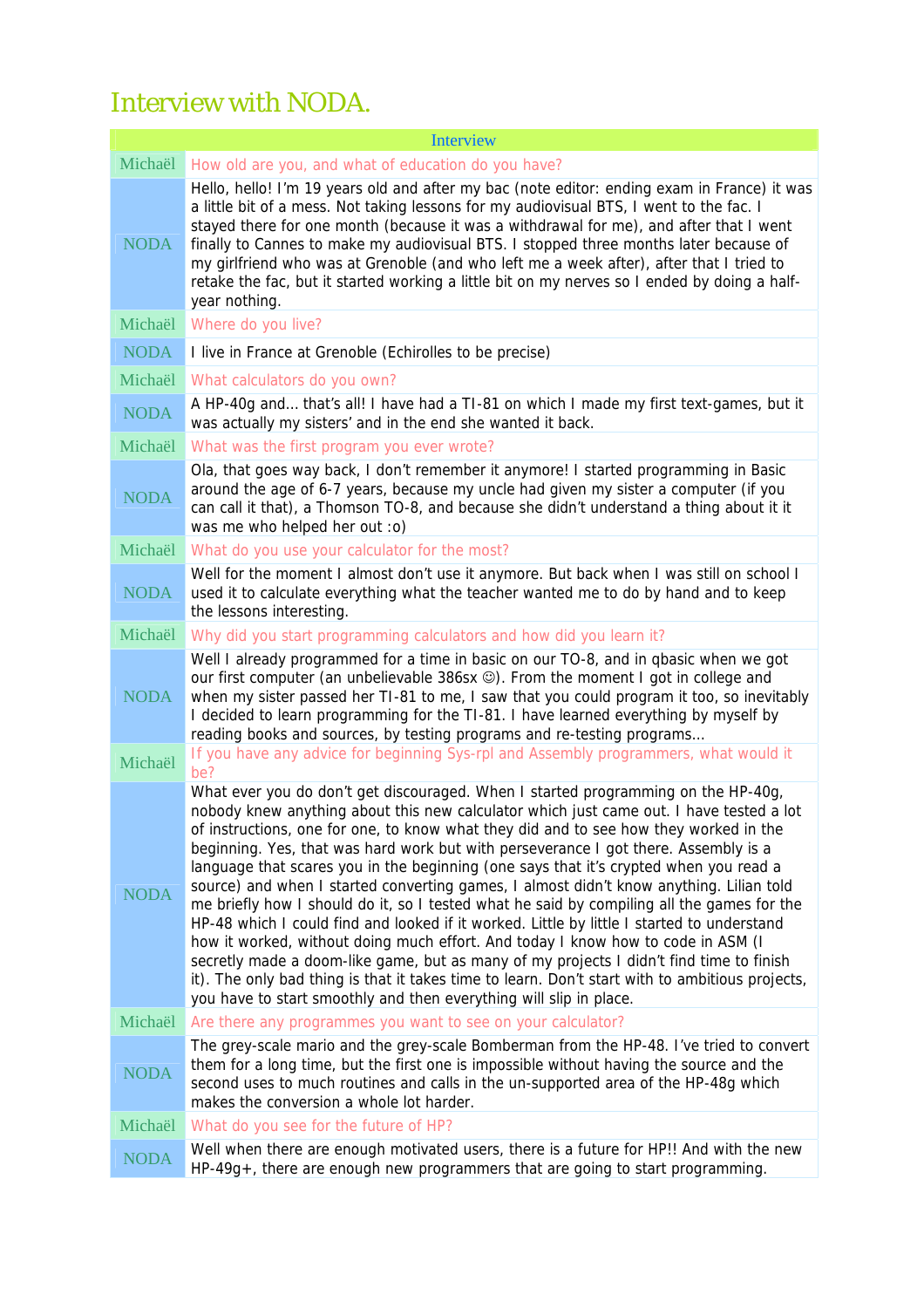## Michaël's cosy programmers' corner.

Hi this month we will learn everything about lists. Let's start right away:

Make an aplet with the name 'Lists' and the same file name in WSR 1.1b. Let's begin with making two variables called List1 and List2. Scroll down till the beginning of the program and delete the usual lines. Now write the code to clear the screen.

You can basically store everything in a list! Ranging from BINTS to strings, you even can store lists inside lists. Well let's try to store  $% 1.1$ , "Colin" and ONE in List1. So write under HARDBUFF ZEROZERO BINT\_131d SIXTYFOUR GROB!ZERODRP: { % 1.1 "Colin" ONE } List1!. Now let us try to store a list inside a list. Write under the previous code  $\{ \{ \$   $\} \$   $\}$   $\{ \$   $\$   $\}$  2.1234568  $\}$   $\}$  List2! It's isn't that hard: open a list with '{' put spaces between different elements and quit the list with '}'. You're code should be:

```
HARDBUFF ZEROZERO BINT_131d SIXTYFOUR GROB!ZERODRP 
{ % 1.1 "Colin" ONE } List1! 
\{ \{ 80, 80 \} \{ 81, 82.1234568 \} \} List2!
```
Now that we have stored something in List1 and List2 we are going to display the content of those lists on the screen. So take the values out of those lists (it's the same as taking a value out of variable). Make strings from them and display them on row 1 and row2. You're code should look like this (ignore the comment):

```
HARDBUFF ZEROZERO BINT_131d SIXTYFOUR GROB!ZERODRP 
  { % 1.1 "Colin" ONE } List1! 
{ { %0 %0 } { %1 % 2.1234568 } } List2! 
List1@ DO>STR 
DISPROW1 
* Notice that the bint is displayed as UNKNOWN 
List2@ DO>STR 
DISPROW3 
WaitForKey
```
Compile your aplet. Transfer it to your HP-39/40g and run it. Notice that the BINT in our first list is displayed as UNKNOWN.

Be able to make lists is a nice thing doing something useful with them is another. E.G.: let's say we want to have the second value of the first list (Colin). We use NTHCOMPDROP. NTHCOMPDROP is a one word command for NTHELCOMP DROP. NTHELCOMP needs two arguments namely a list and a BINT. It checks if the BINT isn't bigger than there are elements in the list and puts FALSE (if the BINT wasn't bigger) or TRUE (if the BINT was bigger) on the stack. Then if the case was FALSE it's puts the object on the stack that was on the place specified by the BINT. Since I'm not interested in getting TRUE or FALSE I use NTHELCOMP DROP. But because NTHCOMPDROP is a little bit smaller in size I use that instead. We want to display Colin on row 3 till a key is pressed. Colin is the second object of list 1. So we need List1@ and TWO as arguments. So write List1@ TWO NTHCOMPDROP. Now display it on row 3 (remember Colin is already a string) and add a waitforkey. Your code should look like this:

```
List1@ TWO NTHCOMPDROP 
DISPROW3 
WaitForKey
```